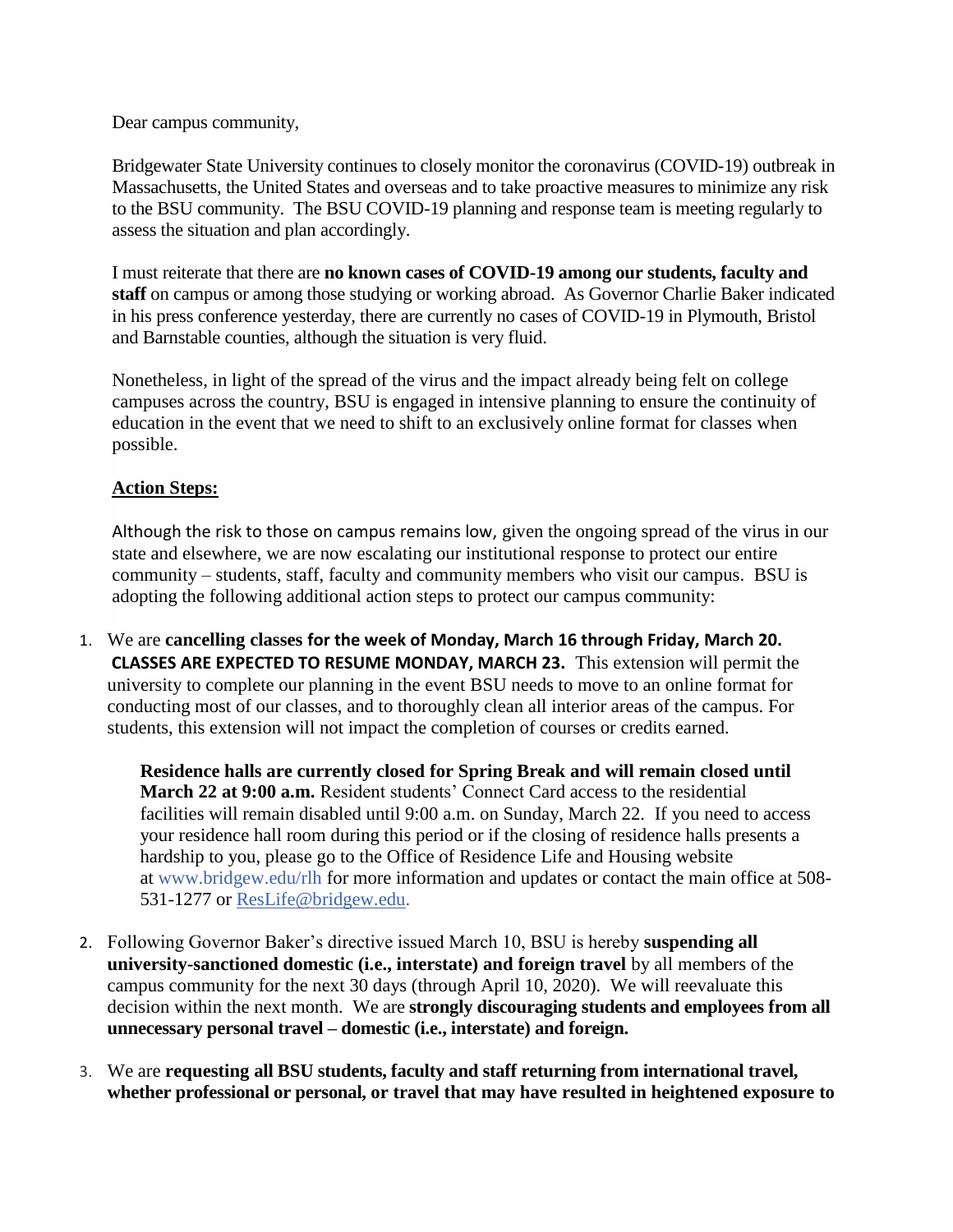**COVID-19 to complete this** [BSU Travel Self-Report form](https://bridgew.az1.qualtrics.com/jfe/form/SV_3CB9wQW7e7qsLKB) at least 48 hours before your return to/arrival on campus.

4. We are **requesting all BSU students, faculty and staff returning from travel, whether professional or personal, from a country [designated by the CDC as Level 2 or 3](https://nam04.safelinks.protection.outlook.com/?url=https%3A%2F%2Fwww.cdc.gov%2Fcoronavirus%2F2019-ncov%2Ftravelers%2Findex.html&data=02%7C01%7CMHegbloom%40bridgew.edu%7C02a26f50f7884c15e66908d7c604cbb2%7C48ec3bf8d1654eabbbeef8d5307f46e1%7C0%7C0%7C637195597156655246&sdata=JkFNynWC4vpuAlX7jyDFrFUZATQFJGb7SxFWVXLgrnE%3D&reserved=0) to selfisolate** using guidance from the Bridgewater State University Wellness Center. Most selfisolations will last 14 days.

Self-isolation can sound frightening until you realize that the procedure is very similar to what you have probably always done when you have a cold, stomach bug or just feel sick. Limit your exposure to other people and practice the best versions of all your usual hygiene routines. For students who are self-isolating at home, our nurse practitioners in the Wellness Center will reach out to you to answer any questions you might have regarding selfisolation. They will stay in communication with you during your 14-day self-isolation and provide any assistance that you might need with health-related questions or concerns. If you have health questions, you can contact the Wellness Center at 508-531-1252 or [wellnesscenter@bridgew.edu.](mailto:wellnesscenter@bridgew.edu)

For employees, Wellness Center staff are available to answer health-related questions and direct you to resources. Employees are encouraged to contact staff in Human Resources and Talent Management at 508-531-1324 to assist you with any questions during the selfisolation period.

- 5. Based on Governor Baker's directive, we are **reviewing all BSU-hosted events, conferences, seminars and other discretionary gatherings involving external parties coming to campus and will make cancellation decisions on case-by-case basis for the next 30 days.** BSU's Office of University Events will be contacting all parties with events, conferences and other gatherings planned on campus during this period.
- 6. Following the governor's guidance, all regular internal business shall continue. However, **employees are encouraged to consider changes to normal work routines such as** utilizing alternatives such as conference calls, Skype and other group communication tools in lieu of in-person meetings. Employees are encouraged to desist from shaking hands and to consider employing "social distancing" practices such as sitting six feet apart in cases where there are necessary in-person meetings.

Additionally, employees should **not attend external work-related conferences, seminars or events**.

7. **We will provide additional guidance to faculty and staff in a follow-up e-mail which will be**  sent by tomorrow. For now, BSU operations will continue as normal and faculty and staff should plan to report to work next week unless they are sick or directed otherwise over the next few days.

## **Aiming to Reduce Risk for All of Us:**